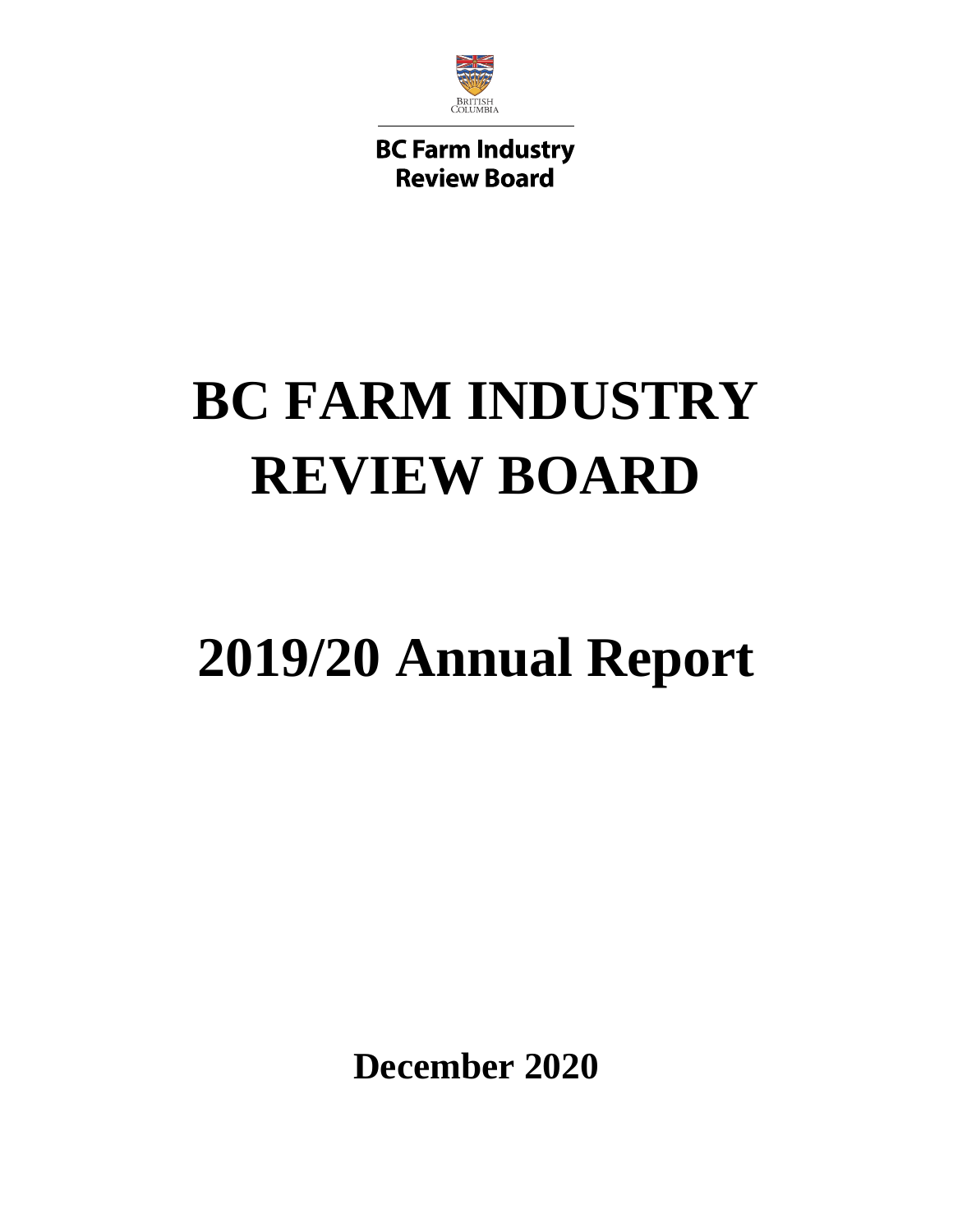

## **BC Farm Industry Review Board**

Honourable Lana Popham Minister of Agriculture

Dear Minister Popham:

I respectfully submit the Annual Report for the British Columbia Farm Industry Review Board (BCFIRB) for the period April 1, 2019 through March 31, 2020, per section 59.2 of the *Administrative Tribunals Act*.

Although this report covers the 2019/20 fiscal year, I want to first acknowledge the extraordinary situation in 2020 that has resulted due to the Covid-19 global pandemic. The surge in consumer panic buying in spring 2020, followed by the sudden loss of food services markets required rapid production, processing and storage adjustments in agriculture in BC. All regulated agricultural sectors in the province have been affected, in significant and various ways. I want to take this opportunity to thank the eight agricultural commodity boards and commissions, and their staff, for their tremendous efforts managing through these very difficult and challenging times.

Highlights of the 2019/20 fiscal year included the launch of two comprehensive supervisory reviews, one of the regulated vegetable sector in September 2019, and the other of chicken pricing in March 2020. Both reviews involve multiple parties, complex issues and their outcomes will have important implications. Both reviews are carrying on in 2020/21.

BCFIRB continued to make progress with its Public Accountability and Reporting Project (PARP), with the publication of its first Summary Report of all regulated agricultural sectors in October 2019. BCFIRB also completed a two-day strategic planning session in September 2019 and made progress addressing the strategic priorities.

There were numerous appeals and complaints filed with BCFIRB in 2019/20, a number of which went to formal hearing. I am thankful for the ongoing effort of BCFIRB staff to assist the parties in reaching a satisfactory settlement before a formal hearing is commenced. In our supervisory role, BCFIRB held both formal meetings with the commodity boards as well as non-formal meetings during which multiple issues were addressed. Again, BCFIRB staff worked closely with commodity board staff to ensure that discussions and decisions were productive and fruitful. I continue to be pleased with BCFIRB's accomplishments in meeting its statutory mandates. I would be remiss in failing to acknowledge the support BCFIRB receives from the Ministry of Agriculture staff, regional agrologists and industry specialists. We thank them all.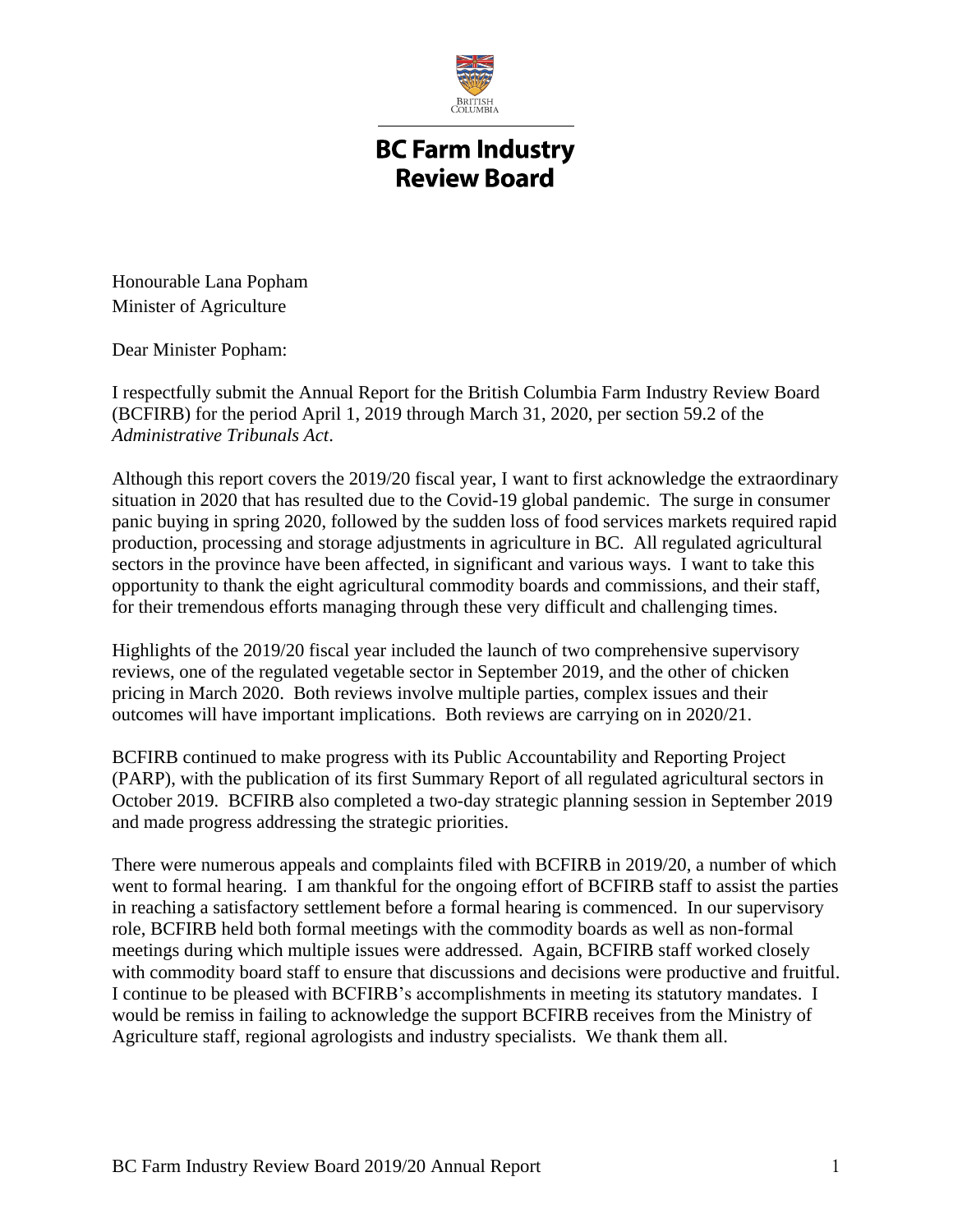

## **BC Farm Industry Review Board**

In 2020/21, BCFIRB will continue to focus on the two supervisory reviews underway, along with working closely with the commodity boards and commissions, and the Ministry of Agriculture, on managing the ongoing challenges resulting from the COVID-19 pandemic.

Sincerely,

Peter Donkers, Chair BC Farm Industry Review Board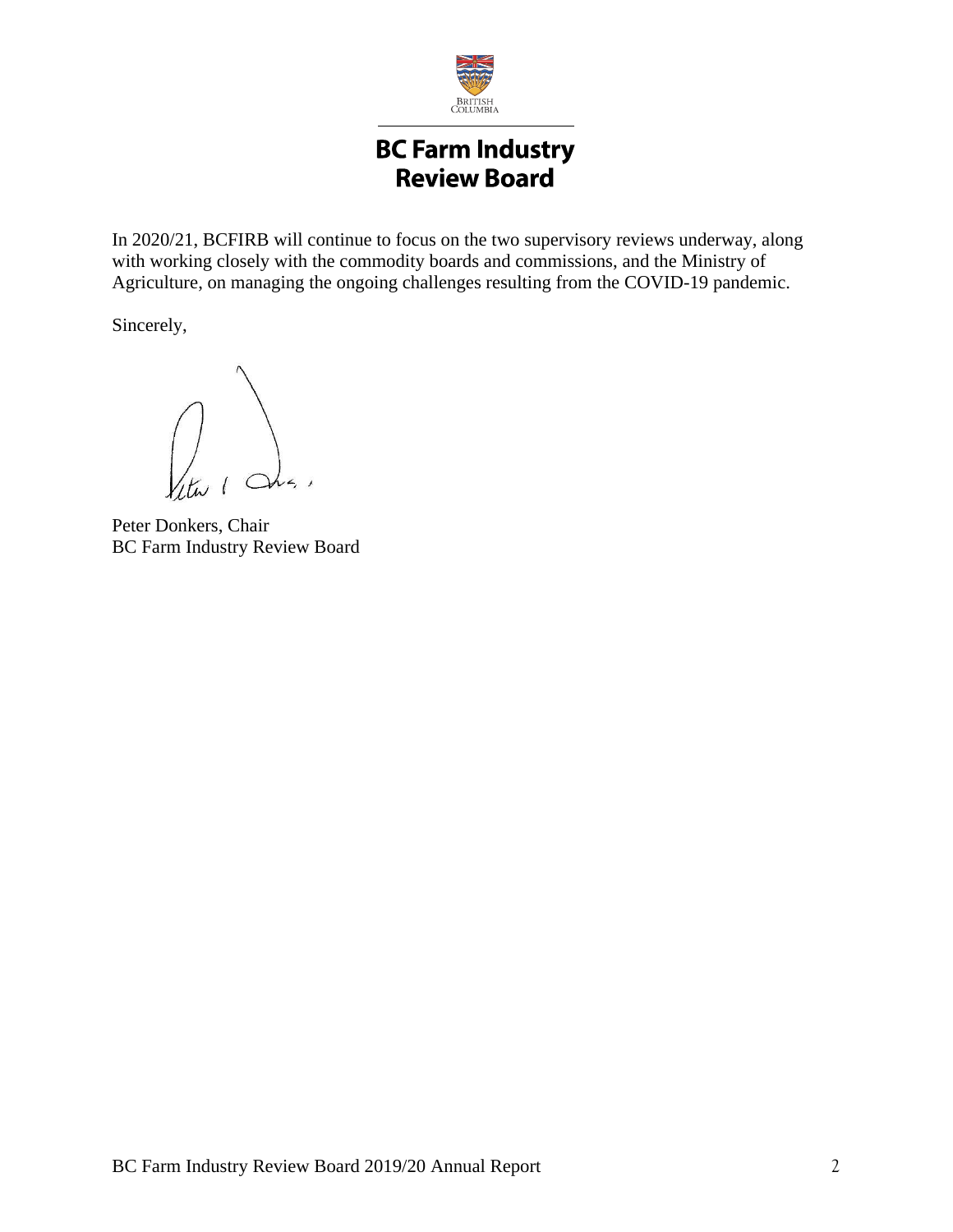## **Purpose of the BC Farm Industry Review Board**

The British Columbia Farm Industry Review Board (BCFIRB) is an independent administrative tribunal that operates at arm's-length from government. As the regulatory tribunal responsible for the general supervision of BC.'s regulated agricultural commodity boards and commissions, BCFIRB provides oversight, policy direction and decisions to protect the public interest. In its adjudicative capacities, BCFIRB provides a less formal system than the court for resolving disputes in a timely and cost-effective way. BCFIRB consists of a part-time board of up to ten members and nine full time staff, and is accountable to government for its administrative operations.

The BCFIRB 2019/20 Annual Report describes achievements and results met from April 1, 2019 to March 31, 2020.

BCFIRB's statutory responsibilities are established in the *Natural Products Marketing (B.C.) Act (NPMA)*, the *Farm Practices Protection (Right to Farm) Act (FPPA)*, and the *Prevention of Cruelty to Animals Act (PCAA)*, and are supported by the *Administrative Tribunals Act (ATA).*

BCFIRB's mandated responsibilities are listed below:

- General supervision of BC's regulated marketing boards and commissions.
- Signatory to formal federalprovincial cooperation agreements in regulated marketing.

BCFIRB supervises the following BC regulated commodity boards and commissions.

BC Broiler Hatching Egg Commission

BC Chicken Marketing Board

BC Cranberry Marketing Commission

BC Egg Marketing Board

BC Hog Marketing Commission

BC Milk Marketing Board

BC Turkey Marketing Board

BC Vegetable Marketing Commission

- Hearing appeals of regulated marketing board and commission orders, decisions and determinations.
- Hearing appeals related to certain animal custody and cost decisions of the BC Society for the Prevention of Cruelty to Animals (BCSPCA).
- Hearing farm practices complaints from persons disturbed by odour, noise, dust or other disturbances arising from agriculture or certain aquaculture operations.
- Conducting farm practices studies.

BCFIRB is accountable to the Courts for its decisions (Judicial Review) and the BC. Ombudsperson for its practices and procedures.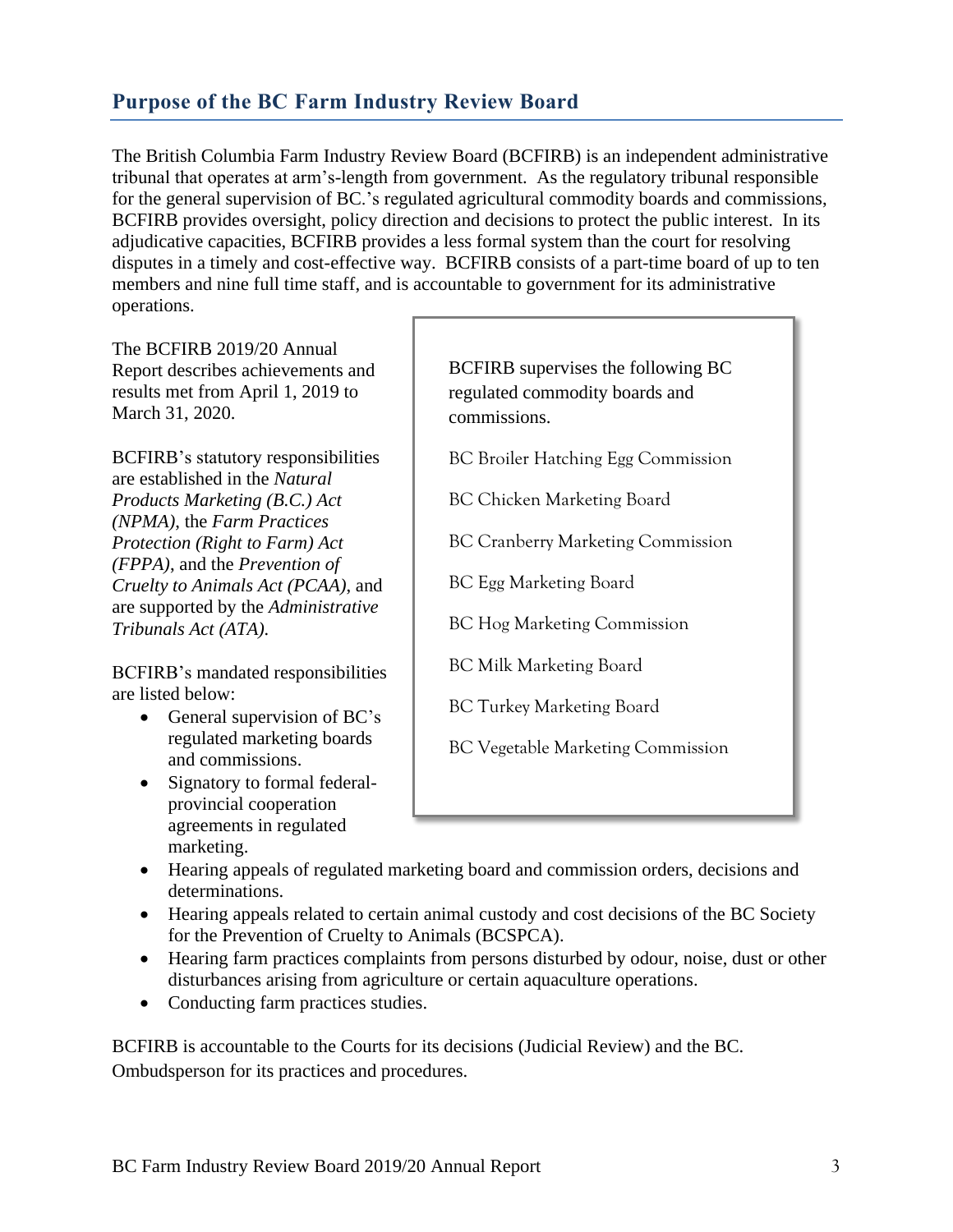# **BCFIRB 2019/20 Results at a Glance**

| Goal 1:<br>A regulated<br>marketing<br>system with<br>effective self-<br>governance.                 | Objective 1.1:<br><b>BCFIRB</b> and marketing<br>boards and commissions<br>practice good<br>governance in their<br>external and internal<br>operations.                                                                                                      | <b>Performance</b><br><b>Measure (PM)</b> #1<br>Programs, policies<br>and decisions reflect<br>legislative intent,<br>sound marketing<br>policy and consider<br>the public interest | <b>Result</b><br>Met |
|------------------------------------------------------------------------------------------------------|--------------------------------------------------------------------------------------------------------------------------------------------------------------------------------------------------------------------------------------------------------------|-------------------------------------------------------------------------------------------------------------------------------------------------------------------------------------|----------------------|
|                                                                                                      |                                                                                                                                                                                                                                                              | <b>PM#2</b><br><b>BCFIRB</b><br>expenditures meet<br>budget targets                                                                                                                 | <b>Result</b><br>Met |
| Goal 2:<br>A principles-<br>based, outcomes-<br>oriented<br>approach to<br>regulation                | Objective 2.1:<br><b>BCFIRB</b> and marketing<br>boards and commissions<br>use a principles-based<br>approach to regulating.                                                                                                                                 | <b>PM#3</b><br>Outcomes are<br>strategic,<br>accountable, fair,<br>effective, transparent<br>and inclusive (show<br>use of BCFIRB's<br>SAFETI principles)                           |                      |
|                                                                                                      |                                                                                                                                                                                                                                                              | <b>PM#4</b><br>Orders, decisions $\&$<br>determinations are<br>published promptly                                                                                                   | <b>Result</b><br>Met |
| Goal 3:<br><b>Effective</b> , fair<br>and independent<br>resolution of<br>inquiries $\&$<br>disputes | Objective 3.1:<br>Ensure issues and<br>disputes arising within<br><b>BCFIRB's</b> jurisdiction<br>are resolved in a fair and<br>timely manner,<br>including use of<br><b>Alternative Dispute</b><br><b>Resolution (ADR)</b><br>methods where<br>appropriate. | <b>PM#5</b><br>Appeals and<br>complaints are<br>routinely handled<br>within usual time.<br>periods established in<br><b>BCFIRB's Practice</b><br><b>Directives</b>                  | <b>Result</b><br>Met |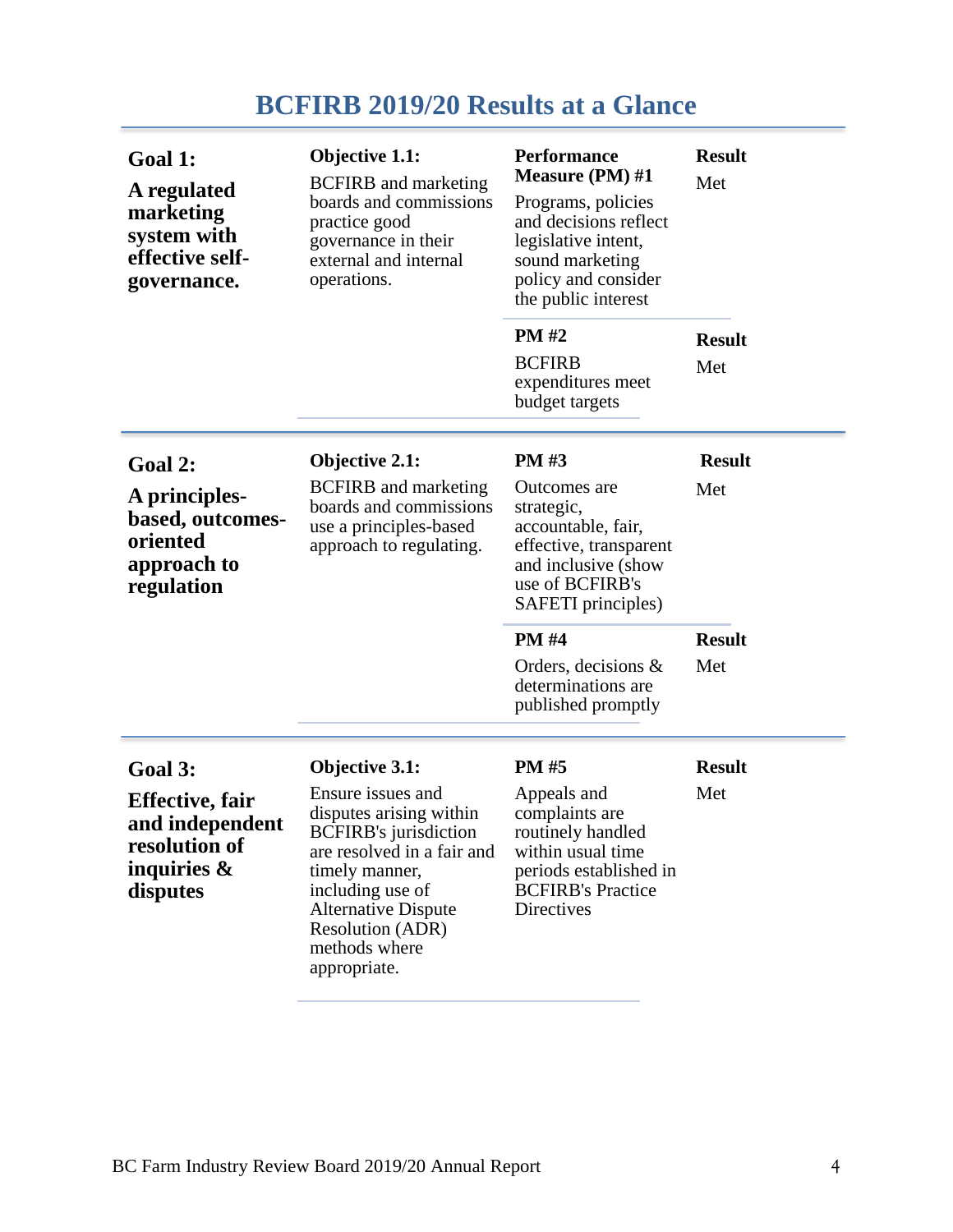## **Goal 1: A regulated marketing system with effective self-governance.**

**Objective 1.1 - BCFIRB and marketing boards and commissions practice good governance in their external and internal operations.**

#### **Strategies:**

- Ensuring that marketing boards and commission activities and decisions are administratively fair, comply with legislation/regulations, and accord with sound marketing policy.
- Requiring boards to give consideration to the government policy framework and the public interest.
- BCFIRB provides supervisory intervention when necessary.
- Working to achieve priorities within budget while continuing to place importance on board and staff development and training.
- While preserving its independence as a tribunal, continuing to work to ensure effective relations with the Ministry of Agriculture, regulatory agencies at all levels, and stakeholders.

#### **Performance Measure 1:**

#### *BCFIRB, boards and commissions demonstrate that their programs, policies and decisions reflect legislative intent, sound marketing policy and consider the public interest***.**

#### 2019/20 Results

In September 2019, BCFIRB established the following five priorities:

- 1. Establishing a strategic framework for BCFIRB's operations, action and decisionmaking, with a focus on its supervisory mandate
- 2. Enhanced member orientation, ongoing education and mentorship
- 3. Developing plans for staff renewal and succession planning
- 4. Improved communication methods and tools about BCFIRB and its services
- 5. Review of BCFIRB processes to reduce the overall timeframe for case filing to decision

Work continues on these priorities and various discussions have occurred to align and manage funds and resources most effectively, particularly around decision-writing and the use of board member and legal expertise. Strategic issues facing BCFIRB are discussed on a regular basis and as time permits, a reference framework document will be prepared. Insights arising from the two supervisory reviews currently underway (vegetables and chicken pricing) will be important considerations as part of this process.

BCFIRB published its first Public Accountability and Reporting Project (PARP) Summary Report [in October 2019](https://www2.gov.bc.ca/assets/gov/british-columbians-our-governments/organizational-structure/boards-commissions-tribunals/bc-farm-industry-review-board/public-accountability-and-reporting-project/2019_oct_17_parp_summary_report_2019.pdf), after working extensively with the commodity boards and commissions (boards). The individual 2019 PARP reports of the boards can be found on [BCFIRB's website](https://www2.gov.bc.ca/gov/content/governments/organizational-structure/ministries-organizations/boards-commissions-tribunals/bc-farm-industry-review-board/public-accountability-and-reporting-project/commodity-board-parp-reports). BCFIRB also worked with the boards in 2019 and 2020 to streamline reporting requirements and to follow up on the tools and processes that were not reported on in early 2019. BCFIRB extended the reporting deadline to September 2020 for 2019/20 information from the boards due to Covid-19. BCFIRB expects its next PARP Summary Report of all regulators agricultural sectors will be available in early 2021.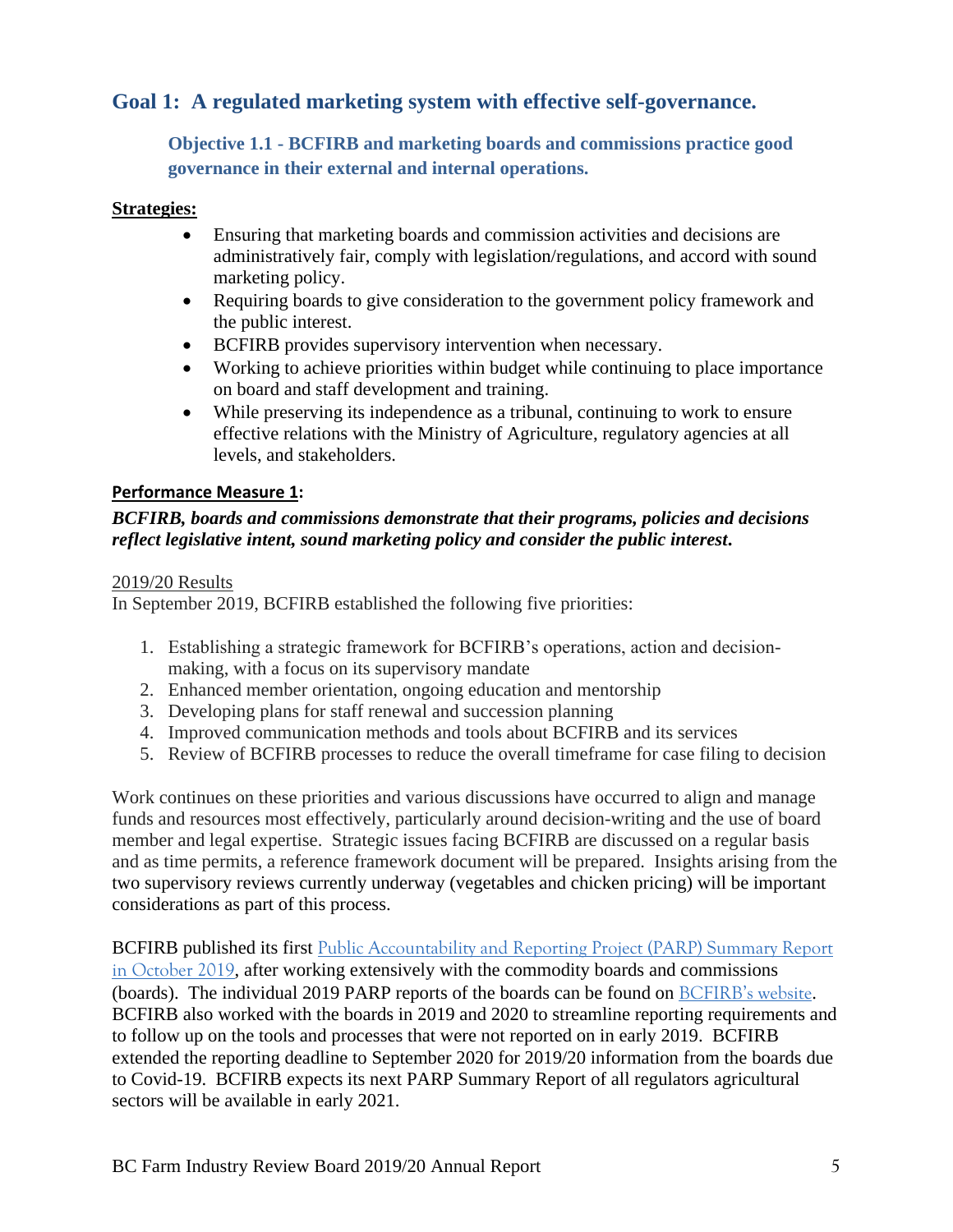The BC Milk Marketing Board (MMB) continued to work throughout 2019/20 on measures to help address the pricing impacts of the Canada, United States and Mexico (CUSMA) agreement with industry, other provinces and the federal government. The CUSMA agreement was implemented in July 2020, after being ratified by all three countries. BCFIRB worked with the MMB to examine various legal and regulatory issues associated with the proposed Dairy Innovation West (DIW) initiative, now being led by the BC Dairy Association and the Dairy Industry Development Council (DIDC).

The BC Egg Marketing Board (EMB) continued to work towards a vision for the future of egg production and regional food sustainability in the province. The EMB continued implementation of the plan in 2019/20 for producers to transition from conventional caged housing to enriched housing for laying hens as part of the national animal welfare initiative.

The BC Broiler Hatching Egg Commission (BHEC) and the BC Chicken Marketing Board (CMB) initiated a cross-sectoral strategic plan in 2019/20, intended as a framework for a future vision of the BC chicken industry. The strategic plan is intended to support work being undertaken by both boards around chicken pricing and work on the plan continues in 2020/21.

The CMB was directed to establish a long-term formula for the price of live chicken in BC by spring 2020, following a May 2019 BCFIRB appeal decision. BCFIRB granted an extension of its direction deadline to the CMB and subsequently the deadline matter was transferred to BCFIRB's supervisory authority after the CMB again advised BCFIRB that it would not be able to meet the deadline. BHEC announced its intention to exit a price linkage agreement that has been in place with the CMB since 1995, citing several reasons including a low return on cost of production for hatching egg producers.

BCFIRB announced a supervisory review on chicken pricing in March 2020 as it believes the current situation creates significant uncertainty with pricing throughout the broiler chicken supply chain (chicken growers, hatching egg producers, processors and hatcheries). This uncertainty will continue until BHEC and the CMB find long-term solutions on pricing. The review process is continuing into 2020/21, with an aim to conclude by March/April 2021.

BCFIRB also announced a supervisory review of the regulated vegetable sector in September 2019 after receiving appeals of several BC Vegetable Marketing Commission decisions related to agency and producer licences. The appeals were subsequent to a February 2019 appeal decision, following an eight-day hearing that was held in 2018. The review is focusing on Commission composition, a framework for designated agency accountability and management of storage crop delivery allocation. The review is expected to conclude in late fall 2020.

BCFIRB also supported discussions in 2019 between the Ministry of Agriculture and the supply managed boards to develop provincial input to Global Affairs Canada about the future distribution of Tariff Rate Quotas for BC, for all supply managed sectors.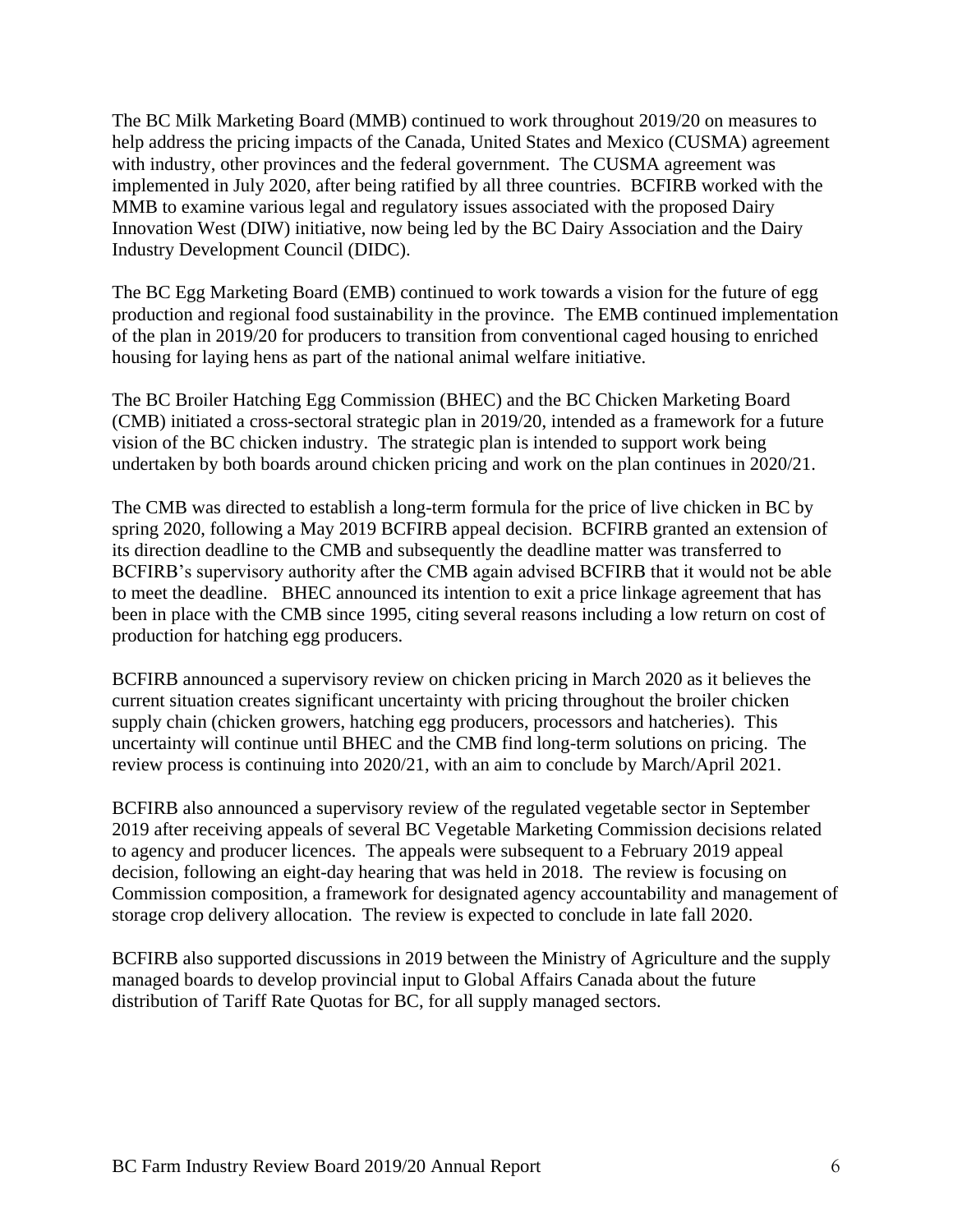#### **Performance Measure 2:**

#### *BCFIRB and the boards and commissions it supervises exercise appropriate governance and fiscal procedures in exercising their mandates.*

#### 2019/20 Results

BCFIRB expended \$1,499,602 in 2019/20. About \$756,000 of this amount was expended on operating costs, which include both contracted legal services and board member time and expenses. Just over \$743,000 was expended on public service staff salaries.

All commodity boards and commissions reported having audited financial statements in 2019, with most also reporting financial accountability frameworks and approved board member remuneration and internal financial policies and controls in place.

All boards and commissions reported on a series of governance measures in their individual 2019 PARP reports. In addition to financial accountability, measures included planning and reporting, performance evaluation, accountability and transparency around rules, operational policies and decisions, management of conflict of interest and stakeholder consultation.

### **Goal 2: A principles-based, outcomes-oriented approach to regulation.**

#### **Objective 2.1: The British Columbia Farm Industry Review Board and marketing boards and commissions use a principles-based approach to regulating.**

#### **Strategies:**

- Working with boards and commissions to develop, adopt, and employ a principlesbased approach to regulation.
- Requiring all BCFIRB, marketing board and commission orders, decisions and determinations to be made available to the public, except where privacy legislation and policies apply.
- Promoting policies that reflect BC. interests at both federal and provincial levels.

#### **Performance Measure 3:**

#### *BCFIRB and the boards and commissions demonstrate the application of the SAFETI principles (Strategic, Accountable, Fair, Effective, Transparent and Inclusive) in their programs, policies and decisions.*

#### 2019/20 Results

BCFIRB 2019/20 supervisory records demonstrated that there is progress being made on the implementation of the principles-based approach to regulation, including the use of the SAFETI principles. Examples include:

#### *The BC Broiler Hatching Egg Commission (BHEC)*

- Continued to work with the CMB on pricing issues related to the price hatching egg producers receive for their chicks with the price chicken growers are paid for their chicken.
- Implemented the Canadian Hatching Egg Producers Animal Care Program in BC, audits started in late August 2019.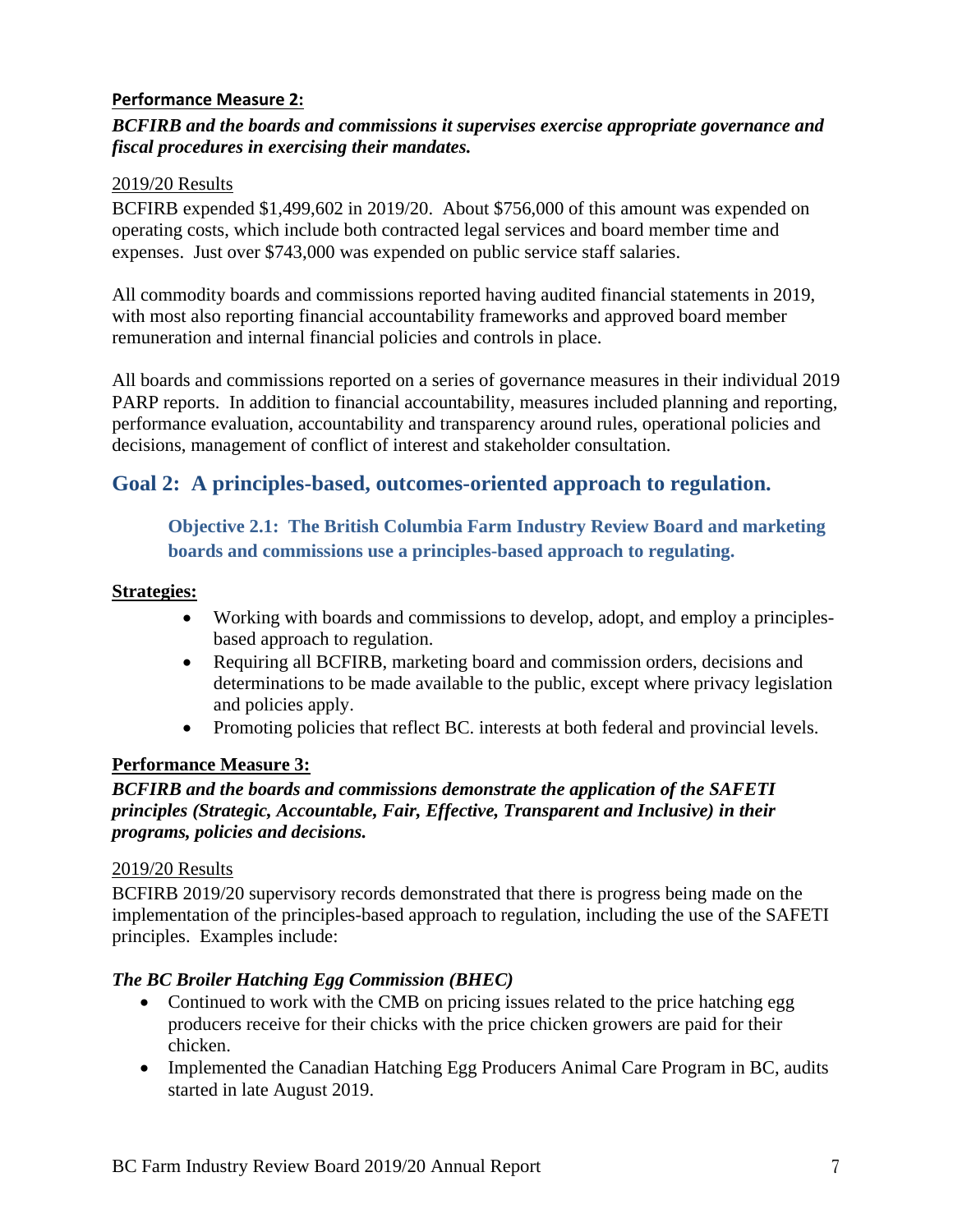• Continued to implement effective and strategic regulation of Silkie and Taiwanese hatching egg production in BC.

#### *The BC Chicken Marketing Board (CMB)*

- Continued to work with BHEC, processors and producers on pricing related matters.
- Ensured that the CMB's regulations and policies enabled BC chicken growers to produce 100% of BC's share of the national chicken allocation.
- Achieved 100% certification of all BC chicken growers in the BC Biosecurity program and the Chicken Farmers of Canada Animal Care and On Farm Food Safety programs.

#### *The BC Cranberry Marketing Commission (CrMC)*

- Worked with BC cranberry growers and processors to find markets for a significant volume of fruit negatively impacted by poor weather conditions, which would have otherwise been disposed of. Production in 2019 was the lowest in eight years due to perennial bearing, winter damage and harvest frost. Growers are adopting new varieties and implementing management practices to improve production volume and quality.
- Continued to determine research priorities with industry and support education sessions for growers.
- Confirmed all registered producers adhered to a pest management program.

#### *The BC Egg Marketing Board (EMB)*

- Completed a review and update of its New Entrant Program in 2019. The EMB runs a lottery based New Entrant Program, and they invited 17 new entrants into the sector between 2015-2018. They will be running their next draw for new entrants in 2021.
- Worked towards fair producer pricing for enriched and specialty egg production in 2019, to reflect increased and extra production costs.
- Confirmed all registered producers in BC were 100% compliant with their Animal Care Program and Start-Clean Stay-Clean Program.
- BCFIRB continues to coordinate with the EMB and the Ministry of Agriculture on the national process to update the Federal-Provincial Agreement for eggs.

#### *The BC Hog Marketing Commission (HMC)*

- Continued progress on transitioning hog producers to 100% compliance with the new national Canadian Pork Excellence Program. Producers are validated annually with respect to animal welfare, food safety and traceability.
- Supported education sessions for hog producers.

#### *The BC Milk Marketing Board (MMB)*

- Continued to work with provincial and federal counterparts to develop strategies in response to CUSMA requirements, including ingredient pricing and increased market access for United States products sold in Canada.
- Implemented an updated lottery-based New Entrant Program in 2019, with 95 applications received and 3 new entrants selected to start production in 2020. In 2020, the MMB drew 8 candidates for review, and selected 3 new entrants to start production in 2021. They have invited 24 new entrants into the sector between 2015-2018.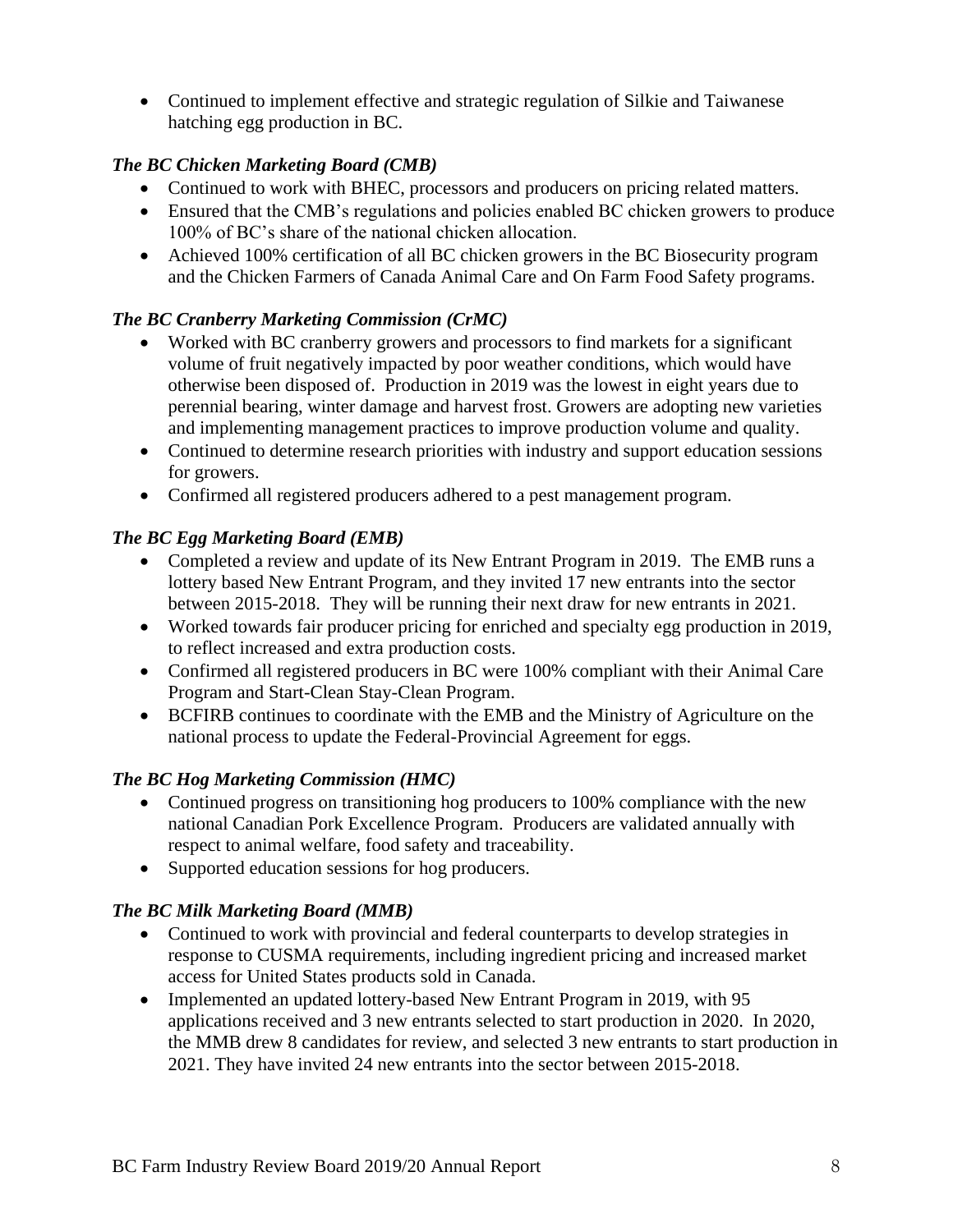- Completed implementation of a new succession policy in October 2019 in accord with BCFIRB's Quota Assessment Tools Review decision that broadened farm succession beyond family members.
- Implemented a new Milk Management System in August 2019 to ensure business continuity and improved service to industry. The System manages quota, milk production and distribution, along with billing and producer payments.

#### *The BC Turkey Marketing Board (TMB)*

- Continued participation in the national Turkey Farmers of Canada "Think Turkey" marketing campaign to make turkey a part of everyday meals.
- Completed a BCFIRB directed industry assessment of grower-vendor direct marketing after consulting with direct marketers, commercial producers, processors and retailers. Consultations and assessment will continue into 2020/21.

#### *The BC Vegetable Marketing Commission (VMC)*

- Initiated a review with industry on how to ensure and demonstrate agency accountability given the legislative authorities delegated to agencies, and the key role they play in maintaining orderly marketing.
- Continued to support and provide feedback on proposed federal regulatory amendments related to inter-provincial minimum pricing.
- Prepared the potato anti-dumping renewal application for the Canadian International Trade Tribunal in coordination with industry.

BCFIRB posts [regulated marketing industry snapshots](https://www2.gov.bc.ca/gov/content/governments/organizational-structure/ministries-organizations/boards-commissions-tribunals/bc-farm-industry-review-board/regulated-marketing) that contain overviews of the regulated agricultural commodity sectors.

#### **Performance Measure 4:**

*BCFIRB orders, decisions, determinations, practices and procedures and other information are published promptly. Marketing board and commission orders, decisions and determinations are published promptly after being made in order to preserve rights of appeal under the NPMA.* 

#### 2019/20 Results

BCFIRB 2019/20 administrative and supervisory records demonstrated publishing expectations were met. BCFIRB posted all of its complaints and appeals decisions to its website no later than seven days following all decisions made, as specified in its Rules of Practice and Procedure. Supervisory decisions, all significant correspondence and all updates to policies and procedures were also published to BCFIRB's website in a timely fashion.

BCFIRB continues to be satisfied with the progress boards and commissions are making publishing orders, determinations, decisions and other information in a timely manner. Timely publication of decisions supports producer business planning and right of appeal to BCFIRB.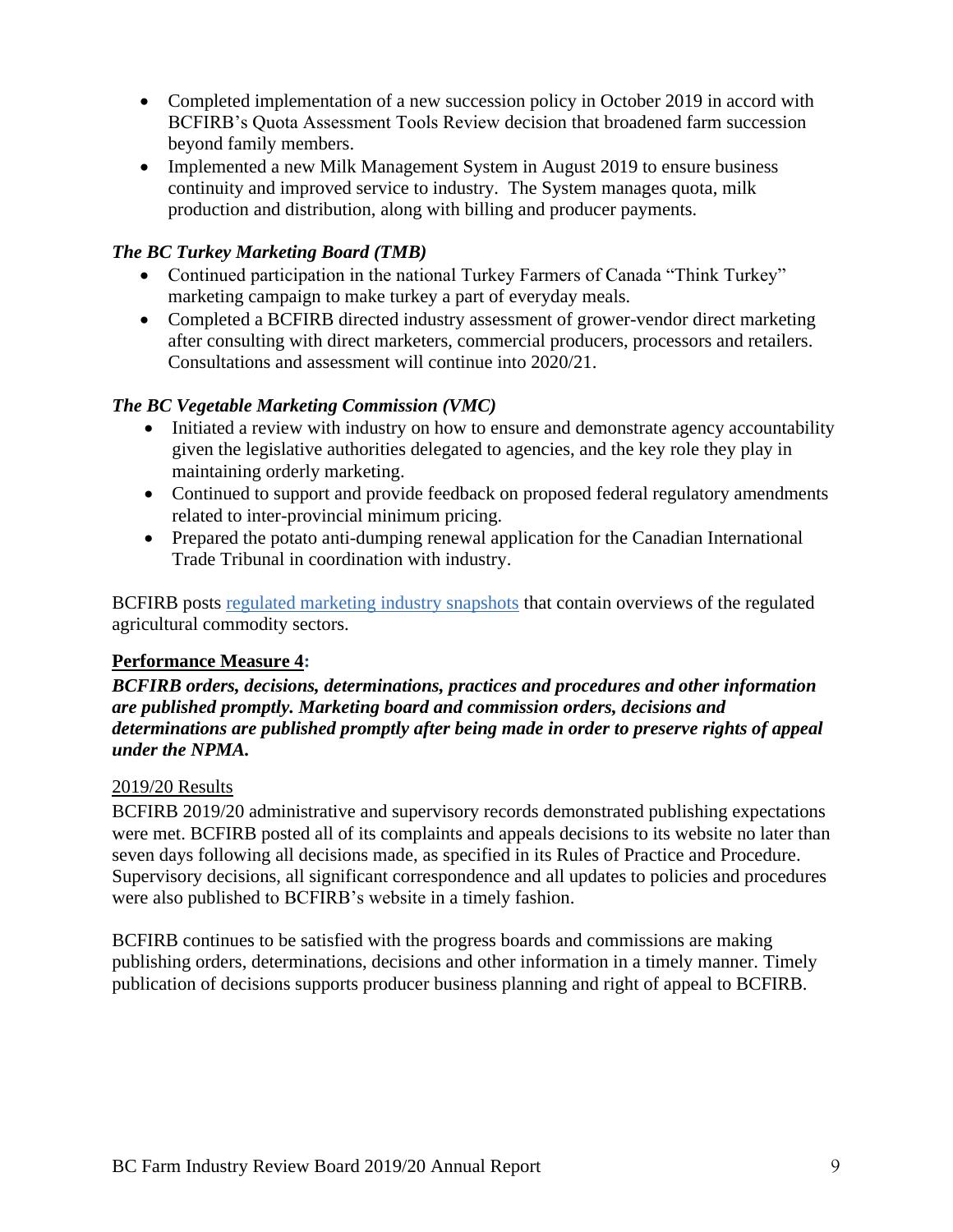### **Goal 3: Effective, fair and independent resolution of inquiries and disputes.**

**Objective 3.1: Ensure issues and disputes arising within the British Columbia Farm Industry Review Board's jurisdiction are resolved in a fair and timely manner, including use of Alternative Dispute Resolution methods where appropriate.**

#### **Strategies:**

- Using farm practices studies to help prevent and resolve farm practices disputes.
- Using supervisory processes to help prevent and resolve regulated marketing disputes.
- Using timely, fair and accessible processes to help resolve complaints under the FPPA and appeals under the NPMA and PCAA.

#### **Performance Measure 5:**

#### *BCFIRB reports on time from appeal or complaint filing to resolution, average costs per case, and user satisfaction for each of its statutory mandates and associated adjudicative processes.*

#### 2019/20 Results

In total BCFIRB administered 63 cases in 2019/20. See Appendix One for detailed case list. Of these, 41 were resolved within the fiscal year, with 16 decided following a hearing and the other 25 dismissed, withdrawn or settled through BCFIRB's ADR settlement process.

| <b>2019/20 CASES</b>                         | <b>FPPA</b> | <b>NPMA</b> | <b>PCAA</b> | TOTAL |
|----------------------------------------------|-------------|-------------|-------------|-------|
| Carried forward from 2018/19                 | 9           | 8           | 2           | 19    |
| New appeals/complaints in 2019/20            | 23          | 11          | 10          | 44    |
| Total appeals/complaints in 2019/20          | 32          | 19          | 12          | 63    |
| Total appeals/complaints resolved in 2019/20 | 18          | 13          | 10          | 41    |
| Total appeals carried forward to 2020/21     | 14          |             |             | 22    |

#### **Summary of BCFIRB's appeals and complaints in 2019/20**

There is considerable cost variability from case to case. Cases resolved without a hearing ranged from about \$1,000-\$8,000 in 2019/20, but can cost significantly more should the issues be complex. Cases resolved with a hearing ranged significantly in cost, with the average cost-percase for the PCAA mandate being about \$10,500 in 2019/20. Cases heard under the NPMA mandate ranged from about \$30,000 to \$50,000, while cases under the FPPA mandate cost about \$25,000 to 50,000.

In 2019/20, there were two Judicial Reviews (JRs) of BCFIRB appeal and complaint decisions to the BC. Supreme Court, one of an FPPA decision, the other of a PCAA decision. Both of these JRs are ongoing and continue into 2020/21. The average cost of these JRs in 2019/20 was \$10,000.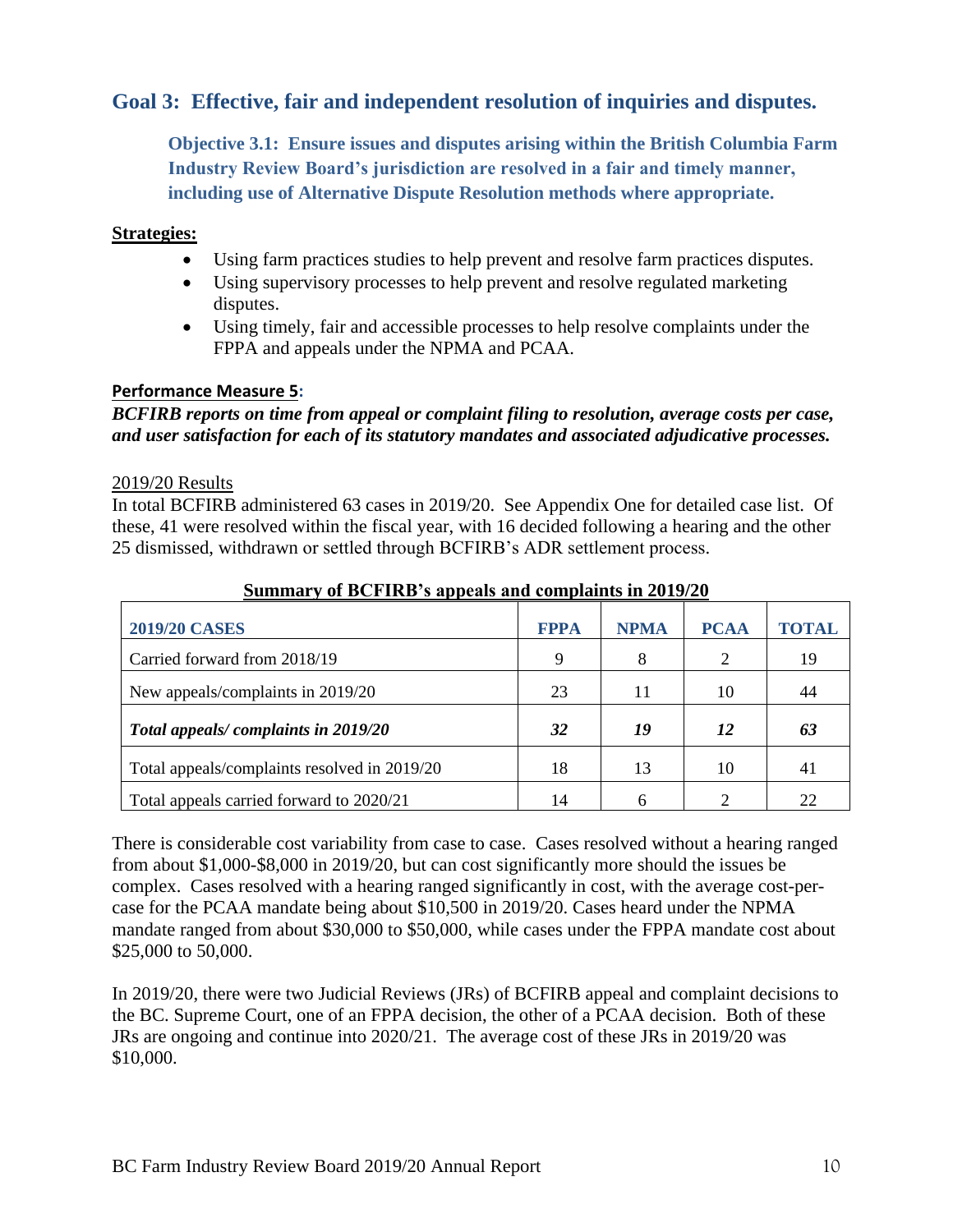BCFIRB has published policy and procedure documents that set out the process, steps and timeframes associated with the filing and hearing of appeals and complaints under its different statutory mandates. In 2019/20, 62% of all cases that went to a hearing were decided within established timelines, with 100% of the animal custody appeals that went to hearing decided within the established time period.

BCFIRB continues to gather feedback about the appeal and complaints process, website and staff response times through a user response survey. Feedback and suggestions for improvement are now routinely examined to help identify appropriate areas for service improvements.

> **Further information about BCFIRB may be found at:**  <http://www2.gov.bc.ca/bcfarmindustryreviewboard>

> > Telephone: 250 356-8945 Facsimile: 250 356-5131 Email: [firb@gov.bc.ca](mailto:firb@gov.bc.ca)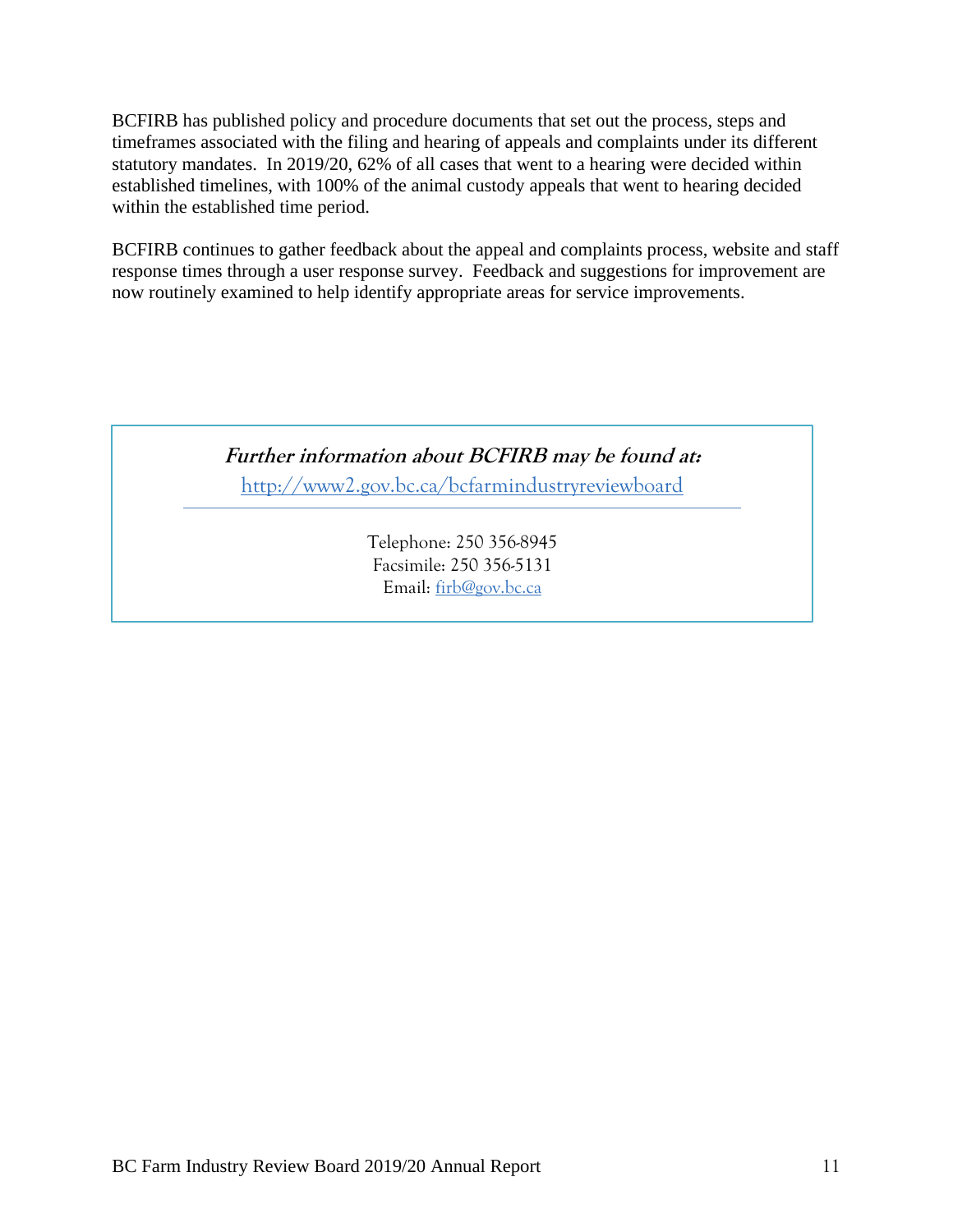# **Appendix One – BCFIRB Cases in 2019/20**

| <b>Farm Practices Protection Act (FPPA) Cases 2019/20</b>                                                                                                                                                                                                                                                                                                                                                                                                                                               |                                       |  |
|---------------------------------------------------------------------------------------------------------------------------------------------------------------------------------------------------------------------------------------------------------------------------------------------------------------------------------------------------------------------------------------------------------------------------------------------------------------------------------------------------------|---------------------------------------|--|
| <b>Case Name</b>                                                                                                                                                                                                                                                                                                                                                                                                                                                                                        | <b>Decision</b>                       |  |
| Hayden v Island Sea Farms - filed: November 20, 2017<br>Kemp v Island Sea Farms - filed: December 6, 2017<br>Issues: noise from an aquaculture operation on Cortez Island                                                                                                                                                                                                                                                                                                                               | Decision issued:<br>May 1, 2019       |  |
|                                                                                                                                                                                                                                                                                                                                                                                                                                                                                                         |                                       |  |
| Gabelmann v Khangura - filed May 6, 2019<br>Issue: dust generated by excavation on a neighbouring farm in Penticton                                                                                                                                                                                                                                                                                                                                                                                     | Dismissed:<br>July 19, 2019           |  |
| Dragland v Zdralek - filed May 6, 2019                                                                                                                                                                                                                                                                                                                                                                                                                                                                  | Dismissed:                            |  |
| Issue: noise from barking dogs on farm in Kelowna                                                                                                                                                                                                                                                                                                                                                                                                                                                       | September 27, 2019                    |  |
| Cartwright v Quitzau - filed September 25, 2019                                                                                                                                                                                                                                                                                                                                                                                                                                                         | Dismissed:                            |  |
| Issue: odour from horses on neighbouring property on Pender Island                                                                                                                                                                                                                                                                                                                                                                                                                                      | November 20, 2019                     |  |
| Borden v Boucher - filed July 8, 2019                                                                                                                                                                                                                                                                                                                                                                                                                                                                   | <b>ADR</b> Settled:                   |  |
| Issues: noise and odour from farm in Sooke                                                                                                                                                                                                                                                                                                                                                                                                                                                              | December 5, 2019                      |  |
|                                                                                                                                                                                                                                                                                                                                                                                                                                                                                                         |                                       |  |
| Craig v Canopy Growth Corp - filed September 23, 2019                                                                                                                                                                                                                                                                                                                                                                                                                                                   | Withdrawn:                            |  |
| Issue: odour, noise and light from cannabis operation in Langley                                                                                                                                                                                                                                                                                                                                                                                                                                        | December 16, 2019                     |  |
| Tuovila v Deleurme – filed: November 20, 2018<br>Ruck v Deleurme - filed: November 29, 2018<br>Issues: odour, runoff, manure management on cattle operation in Kelowna                                                                                                                                                                                                                                                                                                                                  | Decision Issued:<br>February 10, 2020 |  |
| City of Pitt Meadows v 1027152 BC Ltd - filed February 10, 2020                                                                                                                                                                                                                                                                                                                                                                                                                                         | Dismissed:                            |  |
| Issue: odour from cannabis operation in Pitt Meadows                                                                                                                                                                                                                                                                                                                                                                                                                                                    | March 4, 2020                         |  |
|                                                                                                                                                                                                                                                                                                                                                                                                                                                                                                         |                                       |  |
| Dreise v Canopy Growth - filed: July 11, 2018<br>Leeper v Canopy Growth - filed September 23, 2019<br>Paddon v Canopy Growth - filed September 23, 2019<br>Detchev v Canopy Growth - filed September 23, 2019<br>Hagedorn v Canopy Growth – filed September 23, 2019<br>Bilesky v Canopy Growth – filed September 25, 2019<br>Besoiu v Canopy Growth – filed September 26, 2019<br>Nicholls v Canopy Growth - filed October 4, 2019<br>Issue: odour, noise and light from cannabis operation in Langley | Dismissed:<br>March 13, 2020          |  |
|                                                                                                                                                                                                                                                                                                                                                                                                                                                                                                         |                                       |  |
| Pimiskern v McMeeken - filed: April 18, 2018<br>Issue: drainage issue from orchard replant in Kelowna                                                                                                                                                                                                                                                                                                                                                                                                   | Withdrawn:<br>April 29, 2020          |  |
| Brar v Burrowing Owl - filed July 24, 2019<br>Issue: dust and sand generated from farm in Okanagan                                                                                                                                                                                                                                                                                                                                                                                                      | <b>ADR</b> Settled:<br>May 11, 2020   |  |
|                                                                                                                                                                                                                                                                                                                                                                                                                                                                                                         |                                       |  |
| Lane v Sivorot - filed August 30, 2019<br>Issue: noise, odour and rodents from farm in Sooke                                                                                                                                                                                                                                                                                                                                                                                                            | Dismissed:<br>May 27, 2020            |  |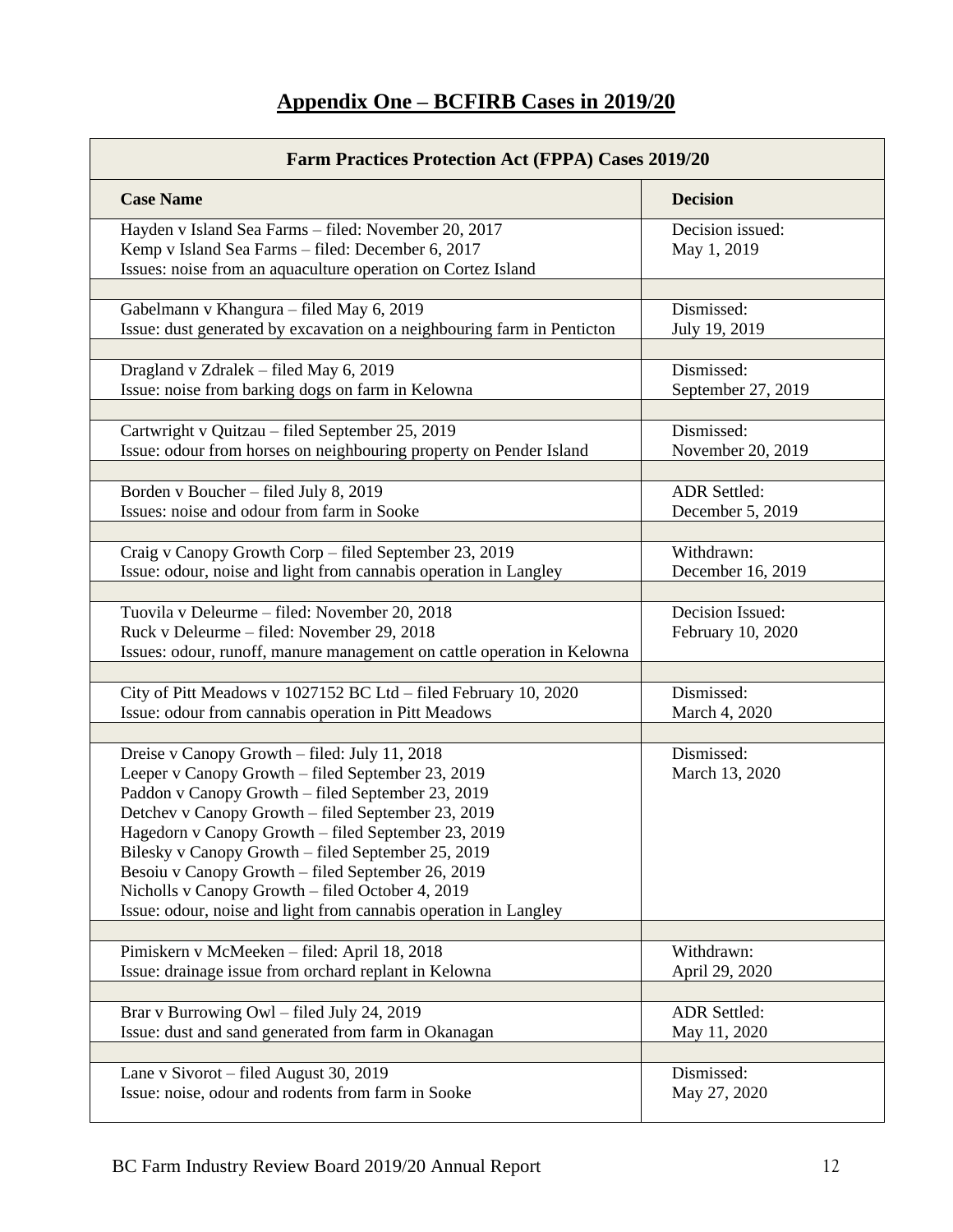| Milligan v Pearson - filed March 20, 2020                                                     | Withdrawn:         |
|-----------------------------------------------------------------------------------------------|--------------------|
| Issue: odour, run off and noise from cannabis operation in Port Alberni                       | June 15, 2020      |
|                                                                                               |                    |
| Bingley v Lang Vineyard - filed: January 11, 2018                                             | Decision Issued:   |
| Ward v Lang Vineyard - filed: January 11, 2018                                                | September 23, 2020 |
| Issue: noise from a chiller unit in Naramata                                                  |                    |
|                                                                                               |                    |
| Gardiner v Springbend Chicken Corp - filed: May 4, 2018                                       | In process         |
| Issues: dust, odour from a poultry operation in Grindrod                                      |                    |
|                                                                                               |                    |
| Balazs v Pankiw – filed November 5, 2019                                                      | In process         |
| Issue: drainage and flooding after neighbouring orchard plant in Grand                        |                    |
| Forks                                                                                         |                    |
|                                                                                               |                    |
| Gaudette v 93 Landing Co – filed December 12, 2019                                            | In process         |
| Issue: odour from manure storage operation in Abbotsford                                      |                    |
| Tidball v Frind Winery - filed March 24, 2020                                                 |                    |
|                                                                                               | In process         |
| Wedan v Frind Winery - filed March 31, 2020<br>Fleishman v Frind Winery - filed April 2, 2020 |                    |
|                                                                                               |                    |
| Hrebicek v Frind Winery - not paid<br>Mayrs v Frind Winery - not paid                         |                    |
| Issue: noise from chiller unit in vineyard in Kelowna                                         |                    |
|                                                                                               |                    |
|                                                                                               |                    |
| Prevention of Cruelty to Animals Act (PCAA) Cases 2019/20                                     |                    |
| <b>Case Name</b>                                                                              | <b>Decision</b>    |
| Biliski v BCSPCA - filed: March 4, 2019                                                       | Decision issued:   |
| Issue: seizure of 1 dog                                                                       | April 10, 2019     |
|                                                                                               |                    |
| Driediger v BCSPCA - filed: March 13, 2019                                                    | Decision issued:   |
| Issue: seizure of 13 dogs, 2 parrots                                                          | April 24, 2019     |
|                                                                                               |                    |
| Christman v BCSPCA - filed April 15, 2019                                                     | Decision issued:   |
| Issue: seizure of 41 horses, 4 dogs, 4 pigs, 3 sheep, 1 goat                                  | May 29, 2019       |
|                                                                                               |                    |
| Harder v BCSPCA - filed May 24, 2019                                                          | Decision issued:   |
| Issue: seizure of 1 dog                                                                       | July 5, 2019       |
|                                                                                               |                    |
| Bhasin & Churchill v BCSPCA – filed August 6, 2019                                            | Decision issued:   |
| Issue: seizure of 13 serval cats, 2 dogs, 1 cat                                               | September 18, 2019 |
|                                                                                               |                    |
| Affenzeller v BCSPCA – filed September 3, 2019                                                | Decision issued:   |
| Issue: seizure of 4 dogs                                                                      | October 11, 2019   |
|                                                                                               |                    |
| Skidmore v BCSPCA – filed November 4, 2019                                                    | Withdrawn:         |
| Issue: seizure of 2 dogs                                                                      | November 19, 2020  |
|                                                                                               |                    |
| Neuhaus v BCSPCA - filed January 17, 2020                                                     | Decision issued:   |
|                                                                                               |                    |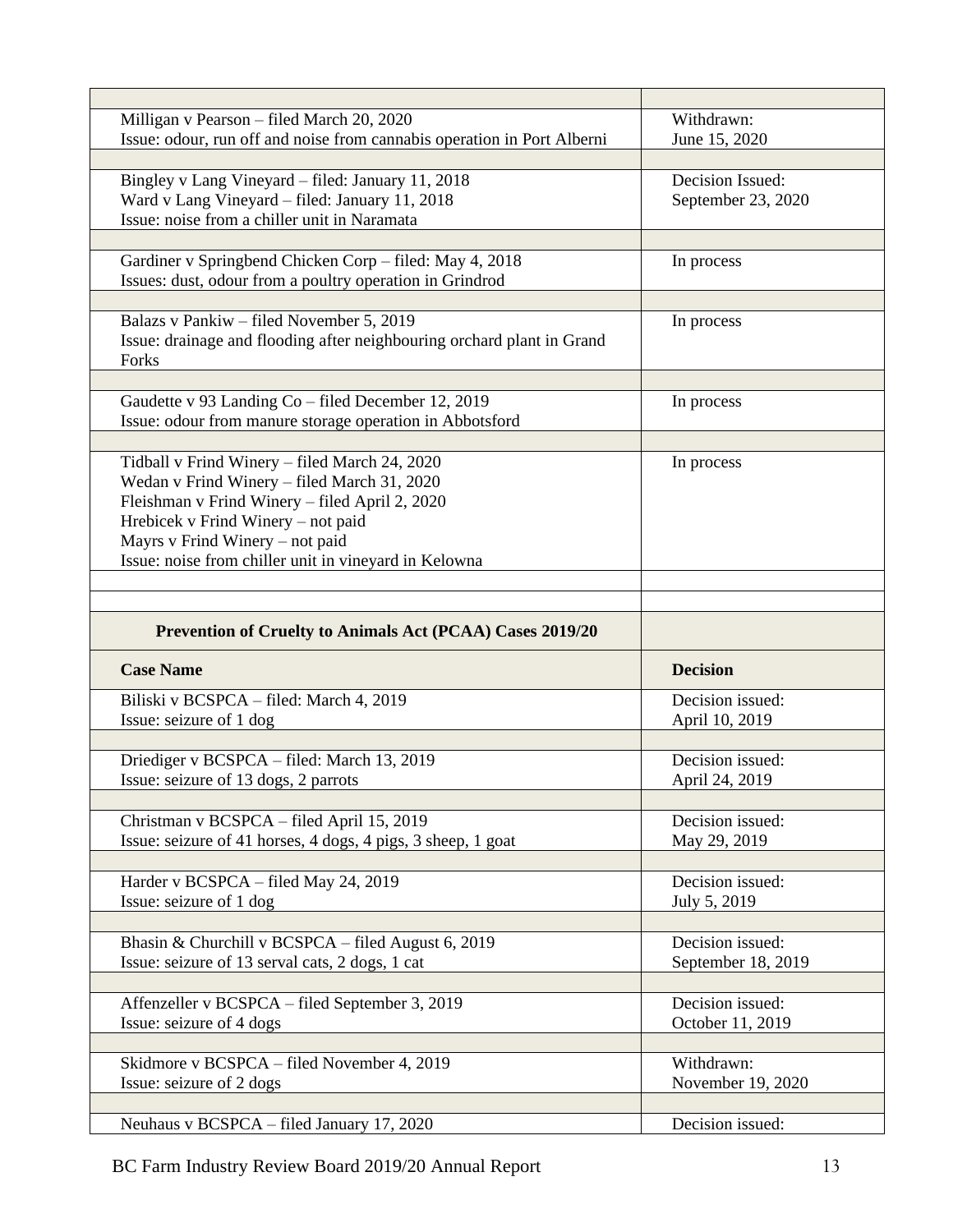| Issue: seizure of 5 dogs and 6 puppies                         | February 27, 2020  |
|----------------------------------------------------------------|--------------------|
|                                                                |                    |
| Taboulinskaia v BCSPCA - filed January 17, 2020                | Decision issued:   |
| Issue: seizure of 3 dogs                                       | February 28, 2020  |
|                                                                |                    |
| Simans v BCSPCA - filed February 10, 2020                      | Decision issued:   |
| Issue: seizure of 8 dogs, 5 birds, 3 cats, 2 rabbits, 1 pig    | March 24, 2020     |
|                                                                |                    |
| Hogan v BCSPCA - filed February 24, 2020                       | Decision issued:   |
| Issue: seizure of 6 horses                                     | April 8, 2020      |
|                                                                |                    |
| Eben v BCSPCA – March 24, 2020                                 | Decision issued:   |
| Issue: seizure of 6 dogs                                       | May 6, 2020        |
|                                                                |                    |
|                                                                |                    |
| <b>Natural Products Marketing Act (NPMA) Cases 2019/20</b>     |                    |
| <b>Case Name</b>                                               | <b>Decision</b>    |
| Prokam v BCVMC - filed March 21, 2018                          | Withdrawn:         |
| Issues: agency designation                                     | April 15, 2019     |
|                                                                |                    |
| Cedar Creek Farms v BCCMB - filed February 25, 2019            | Dismissed:         |
| Issue: Restrictions on mainstream quota                        | May 10, 2019       |
|                                                                |                    |
| BC Chicken Growers' Association v BCCMB - filed July 20, 2018  | Decision issued:   |
| PPPABC v BCCMB - filed: July 6, 2018                           | May 16, 2019       |
| Issue: Pricing model                                           |                    |
|                                                                |                    |
| K & M Farms v BC Chicken Marketing Board - filed March 9, 2018 | Decision issued:   |
| Issue: seasonal and per cycle production distribution          | May 17, 2019       |
|                                                                |                    |
| Vancouver Island Produce v BCVMC - filed June 25, 2018         | Withdrawn:         |
| Prokam v BCVMC - filed June 25, 2018                           | June 10, 2019      |
| Thomas Fresh v BCVMC – filed June 25, 2018                     |                    |
| Issue: Amending Order 49 – new licensing category              |                    |
|                                                                |                    |
| CFP v BCVMC - filed July 3, 2019                               | To Supervisory:    |
| Issue: denied request for new agency application               | September 10, 2019 |
|                                                                |                    |
| Ray Dawn Farms v BCEMB - filed June 27, 2019                   | Withdrawn:         |
| Issue: quota                                                   | September 11, 2019 |
|                                                                |                    |
| BCCGA v BCBHEC - filed September 23, 2019                      | Withdrawn:         |
| Issue: changes to price linkage                                | October 22, 2019   |
|                                                                |                    |
| Prokam Enterprises v BCVMC - filed November 26, 2019           | To Supervisory:    |
| Issue: unfair process for reconsideration decision             | November 29, 2019  |
|                                                                |                    |
| Bren-Den Ventures Ltd. v BCEMB - filed December 2, 2019        | Dismissed:         |
| Issue: consolidated orders                                     | February 7, 2020   |